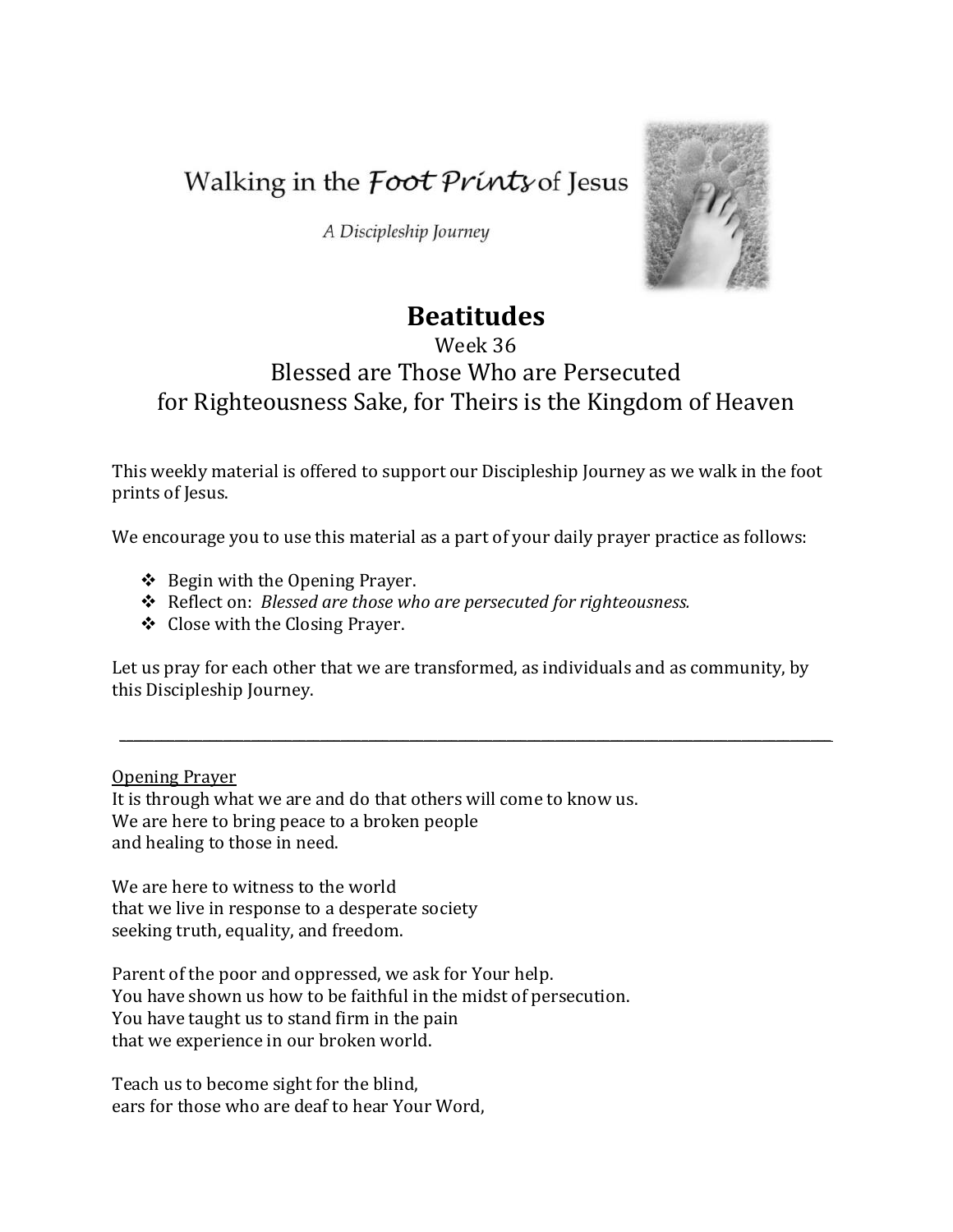and hands for those who refuse to work at building the Reign of God.

We pray all this in Your name and for Your honor and glory. AMEN

Reflection:

Blessed are Those Who are Persecuted for Righteousness Sake, for Theirs is the Kingdom of Heaven

The beatitudes reflect characteristics that disciples of Jesus embody: utter dependence on God, meekness and humility, being impacted by the suffering of others, working toward a just world, being quick to forgive, seeing God in all things, and cultivating peace. These characteristics are, in many ways, in complete contrast to the ways of our world today, which makes living them out challenging. Jesus Himself warns us that the path He proposes goes against the flow, even making us challenge society by the way we live.

A life of discipleship means putting God first, over and above all else, embracing and growing into these beatitude characteristics. This transformation certainly doesn't happen overnight, but it happens gradually as we gain understanding and awareness. As we change, the world notices but cannot understand; it is incomprehensible why someone would choose to honor God rather than doing whatever is best for themselves. And yet disciples do just that and can be treated horribly as a result. Persecution can take many forms: sarcastic comments from friends, friendly teasing about being "religious", harassment, humiliation, being bullied, marginalized, or excluded. Here in the Western hemisphere, persecution occurs primarily in social or economic form. In some parts of the world, being a follower of Christ invites violence and, at times, the risk of death. Persecution isn't something a disciple seeks out or tries to initiate; rather it is a consequence of living as a follower of Jesus. At first the persecution feels hurtful and one might become defensive. Prayer and reflection help affirm righteous actions and strengthen commitment to the discipleship path. Over time, this love and commitment to Jesus is tested and tried, like gold, in a furnace and found to be precious, genuine, and lasting. Therein lies the blessing – great freedom is experienced when love drowns out persecution and a disciple is able to live his or her belief, without fear of cost or consequence. Complete trust and faith in God diminishes fear of persecution.

This beatitude indicates "theirs *is* the kingdom of heaven," not *will be* or *shall have* but *is*. Present tense – not sometime in the future, but *today*. To fully embrace the way of the beatitudes is to bring about the kingdom of heaven *today*. What greater gift can we, as disciples of Jesus, bring into our world than the kingdom of heaven *today*.

Closing Reflection